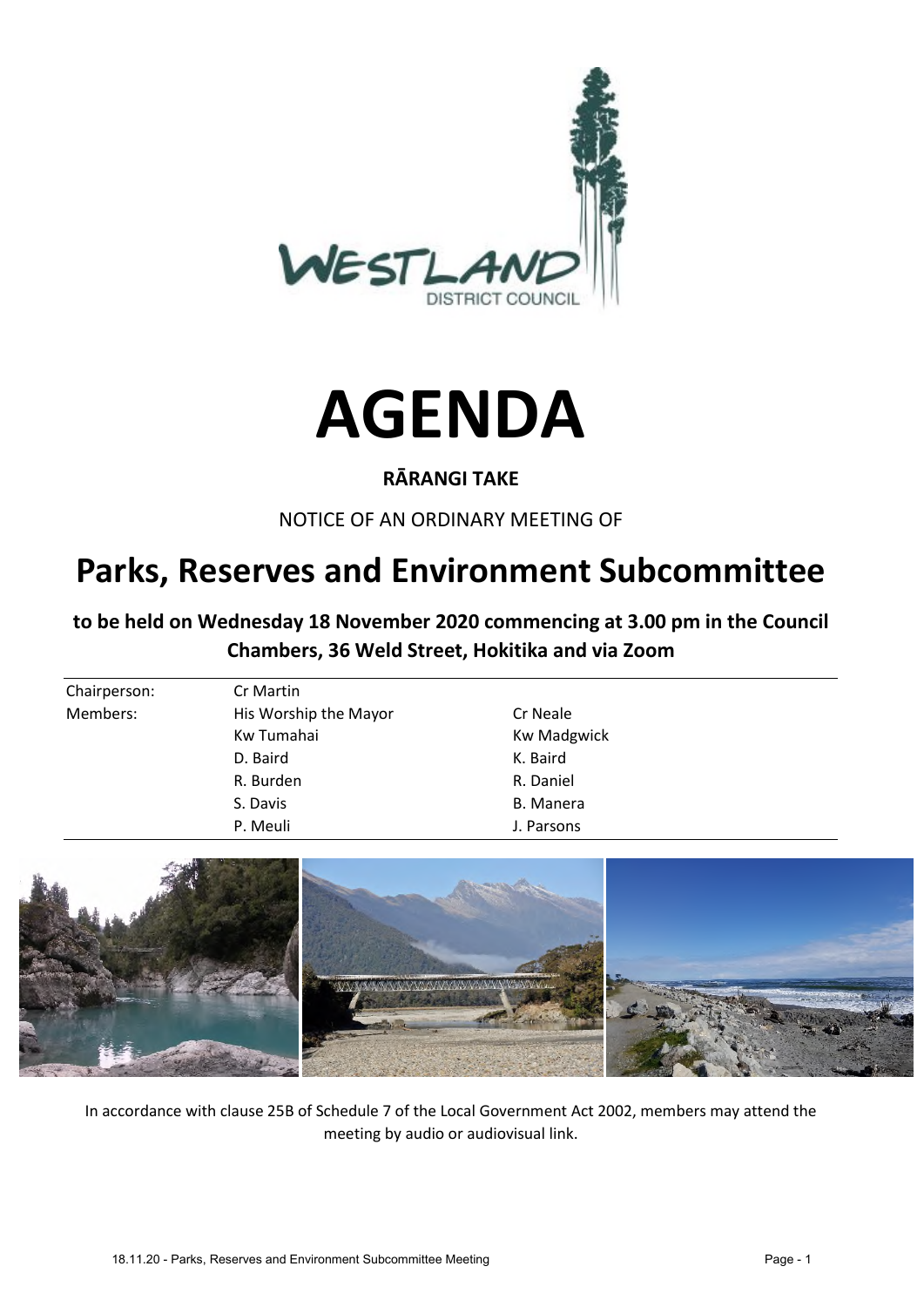## **Council Vision:**

*We work with the people of Westland to grow and protect our communities, our economy and our unique natural environment.* 

## **Purpose:**

The Council is required to give effect to the purpose of local government as prescribed by section 10 of the Local Government Act 2002. That purpose is:

- (a) To enable democratic local decision-making and action by, and on behalf of, communities; and
- (b) To promote the social, economic, environmental, and cultural well-being of communities in the present and for the future.

#### **1. NGĀ WHAKAPAAHA APOLOGIES**

#### **2. WHAKAPUAKITANGA WHAIPĀNGA DECLARATIONS OF INTEREST**

Members need to stand aside from decision-making when a conflict arises between their role as a Member of the Council and any private or other external interest they might have. This note is provided as a reminder to Members to review the matters on the agenda, and assess and identify where they may have a pecuniary or other conflict of interest, or where there may be a perception of a conflict of interest.

If a member feels they do have a conflict of interest, they should publicly declare that at the start of the meeting or of the relevant item of business and refrain from participating in the discussion or voting on that item. If a member thinks they may have a conflict of interest, they can seek advice from the Chief Executive or the Group Manager: Corporate Services (preferably before the meeting). It is noted that while members can seek advice the final decision as to whether a conflict exists rests with the member.

### **3. NGĀ TAKE WHAWHATI TATA KĀORE I TE RĀRANGI TAKE URGENT ITEMS NOT ON THE AGENDA**

Section 46A of the Local Government Official Information and Meetings Act 1987 states:

- (7) An item that is not on the agenda for a meeting may be dealt with at the meeting if  $-$ (a) the local authority by resolution so decides, and
	- (b) the presiding member explains at the meeting at a time when it is open to the public, -
	- (i) the reason why the item is not on the agenda; and
	- (ii) the reason why the discussion of the item cannot be delayed until a subsequent meeting.
	- (7A) Where an item is not on the agenda for a meeting, -
	- (a) that item may be discussed at the meeting if –
	- (i) that item is a minor matter relating to the general business of the local authority; and

(ii) the presiding member explains at the beginning of the meeting, at a time when it is open to the public, that the item will be discussed at the meeting; but

(b) No resolution, decision, or recommendation may be made in respect of that item except to refer that item to a subsequent meeting of the local authority for further discussion.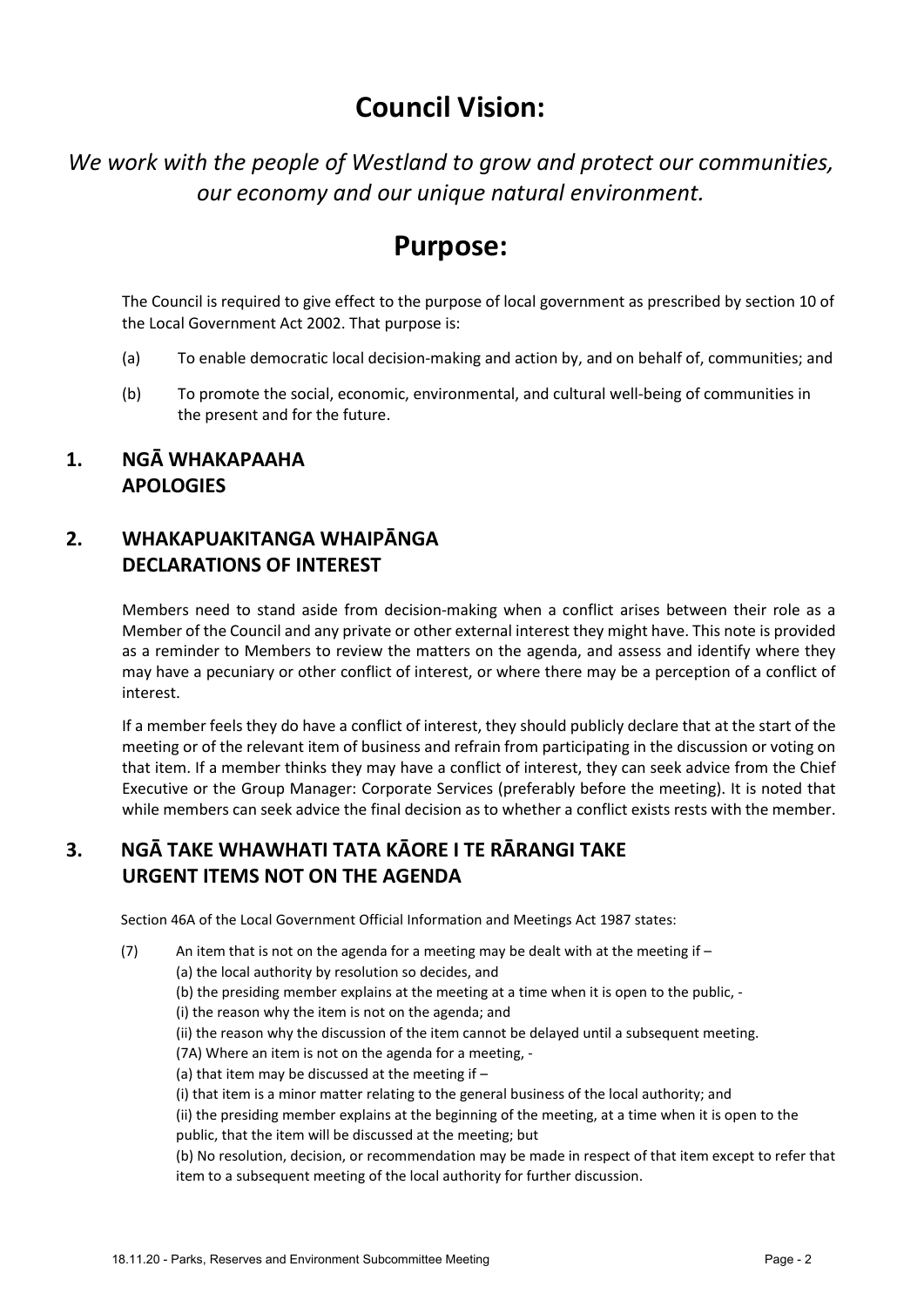## **4. NGĀ MENETI O TE HUI KAUNIHERA**

### **MINUTES OF MEETINGS**

Minutes circulated separately via Microsoft Teams and email.

 **Parks, Reserves and Environment Subcommittee Meeting Minutes – 16 September 2020.** 

## **5. ACTION LIST** (Page 4)

#### **6. NGĀ TĀPAETANGA PRESENTATIONS**

Nil.

## **7. SITE VISITS**

#### **Cass Square – site visit**

Louis Sparks, Group Manager: District Assets

- *Weather permitting, a site visit will be undertaken at Cass Square.* 

### **Beachfront Development and Sunset Point – site visit**  Louis Sparks, Group Manager: District Assets

- *Weather permitting a site visit will be undertaken to the Beachfront Development and Sunset Point.* 

## **8. VERBAL UPDATES**

#### **Maintenance Items:**

- Maintenance Contracts Chairperson
- Kumara Junction roundabout Reilly Burden
- Lazar Park rubbish bins Reilly Burden
- Reserve and berm mowing Reilly Burden
- Ross Cenotaph Biddy Manera
- **Chinese Gardens, Ross**  Biddy Manera and Chairperson
- **Timing of meetings**  Chairperson

#### **DATE OF NEXT PARKS, RESERVES AND ENVIRONMENT SUBCOMMITTEE MEETING THURSDAY 8 APRIL 2021 - TIME TBC COUNCIL CHAMBERS, 36 WELD STREET, HOKITIKA AND VIA ZOOM**